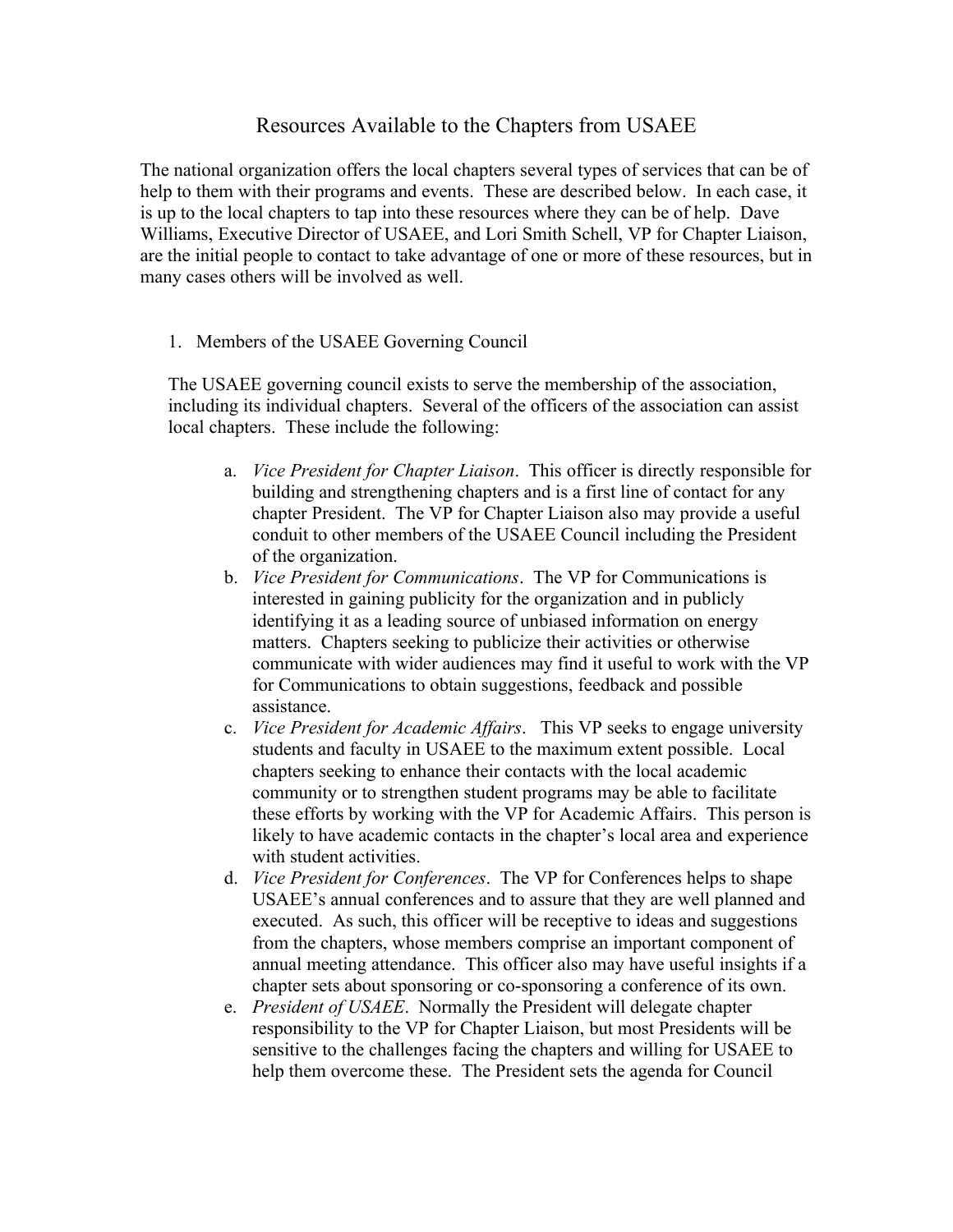meetings and presides over them, and therefore is a key person if a chapter wishes to raise an item with the Council for discussion and resolution.

2. Executive Director of USAEE

The Executive Director (ED) heads up the association's staff and provides day to day support to USAEE. Chapters wishing to work with USAEE on a particular matter will want to establish contact with the ED and keep that person informed of developments. If for example a chapter is working with one of the USAEE vice presidents, it is likely that the ED will be asked to implement whatever actions the association agrees to take. Further, the ED is directly responsible for maintaining the USAEE web presence, and chapters using the USAEE webpage to post their activities or for other purposes will need to work with the ED to do so.

## 3. USAEE Website

The USAEE website offers a useful resource for the chapters to exploit. This can take several forms.

- a. A possible location for a chapter website. Some USAEE chapters have their own websites, but if a chapter wishes it can use the national organization's website to set up its own. A chapter wishing to do so should work with the ED to set this up. To access the existing chapter web pages please visit http://www.usaee.org/chapters.html
- b. If a chapter uses the USAEE website to set up its own, it can include:
	- i. A list of the chapter's officers
	- ii. Contact information for the chapter's members
	- iii. Contact information for the chapter itself
	- iv. A chapter newsletter
	- v. A list of coming events such as talks, conferences, etc.
	- vi. Past presentations

When this is the case, information must be provided to the ED in order to be posted on the chapter website.

- c. If a chapter has its own website, it can set up links within the national website to its home page and to its newsletter.
- d. The USAEE website lists contact information for every USAEE member. It can be sorted by state so that a chapter can obtain contact information for all USAEE members living in its immediate area.
- e. The USAEE website lists activities and officers for all of its chapters. This offers a way for a chapter to keep up with what other chapters are doing and facilitate contact with other chapters when there may be matters of mutual interest.
- f. The USAEE website contains information on how to set up a new chapter, and informal guidance about how to do that and maintain a vibrant chapter over time. This information is available to anyone wishing to form a new